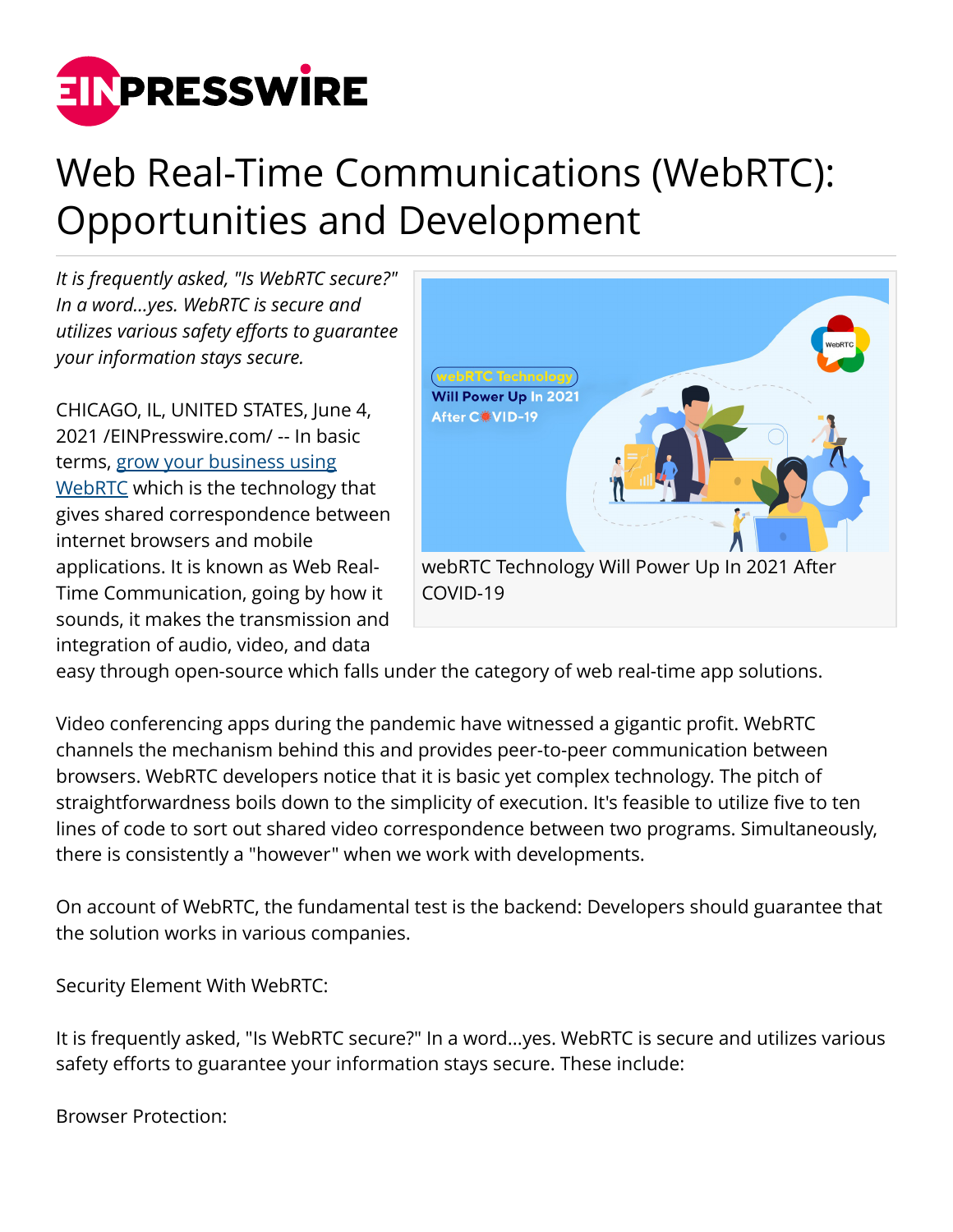As we know, WebRTC is sanctioned straightforwardly between programs without the requirement for modules. This makes WebRTC naturally more secure because it gives an additional degree of insurance against malware or other bothersome programming establishments that might be veiled as a module. Further, because WebRTC is offered as a piece of a program, any potential security dangers or weaknesses will in general be tended to rapidly through auto-refreshes from the program merchants.

## Media Access:

[The WebRTC technology will power up in 2021 after COVID-19](https://www.moontechnolabs.com/blog/5-ways-webrtc-technology-will-power-up-in-2021-after-covid-19/) in particular has addressed possible worries to permitting access media assets by requiring express authorization for the camera or amplifier to be utilized. It isn't feasible for a WebRTC application to access a gadget without assent. Besides, it will be demonstrated in the customer's UI and on their equipment at whatever point a gadget is being used.

## Encryption:

Encryption is a compulsory piece of WebRTC and is authorized on all pieces of building up and keeping a connection. For sound and video, key information would then be able to be utilized to create AES (Advanced Encryption Standard) keys which are thusly utilized by SRTP (Secure Realtime Transport Protocol) to scramble and decode the media. This abbreviation rich pile of innovations means very secure associations that are difficult to break with current innovation. Both WebRTC and ORTC order this specific stack, which is in reverse viable and interoperable with VoIP frameworks.

What Does The Future Hold For WebRTC?

According to one study, the market size of WebRTC is estimated to reach around \$17 million by 2026. Yeah, that's right. The numbers sure are taking the ladder. Allow us to review that in 2016 the overall market worth of items utilizing WebRTC was \$10.7 billion.

It is required to stay the prevailing locale, attributable to simple admittance to the fast web and the monstrous number of cell phone proprietors.

It is not difficult to confirm this by assessing Google's interests in technology. All of them are coordinated to the code enhancement and development or development of the list of capabilities.

The gathering sizes given by WebRTC will develop, and that impacts the intricacy of solutions. Strikingly, 1000 clients in the gathering is a genuine test that needs another development. Extra devices like foundation obscure and clamor concealment were at that point created and will be improved later on, and these devices are associated with the execution of WebRTC in Chrome. The Pandemic set off their blast.